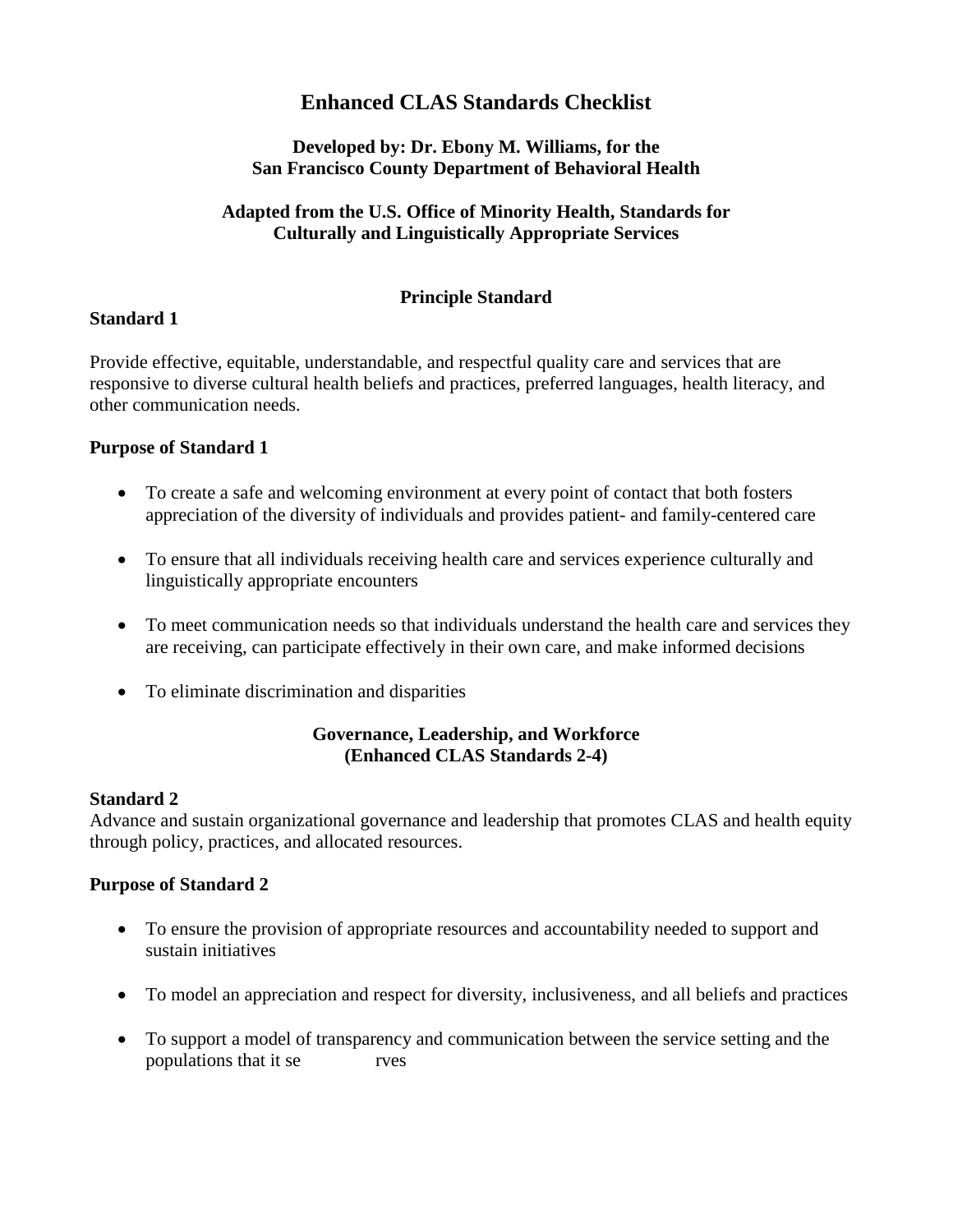*The Health Research and Educational Trust, an affiliate of the American Hospital Association, poses two key questions for organizational leadership in regard to prioritizing cultural competency (HRET, 2011):* 

*1. Has your board set goals on improving organizational diversity, providing culturally competent care, and eliminating disparities in care as part of your strategic plan?* 

*2. Is diversity awareness and cultural competency training mandatory for all senior leadership, management, staff, and volunteers?* 

## **Examples of criteria met for Standard 2**

- *Mission Statement* Should include inclusive language and promote CLAS and health equity; and speak to the agencies' mission, vision, and/or core values
- *Cultural Competency Committee/Stakeholders* Should include administrators, staff, practitioners, clinicians, and community members; and the relationships within the respective committees must be egalitarian
- *Commitment to Care/Action Plan* Create an action plan which promotes internal multidisciplinary dialogue about language and culture issues (Wilson-Stronks & Galvez, 2007)
- CLAS Code of Conduct

#### **Standard 3**

Recruit, promote, and support a culturally and linguistically diverse governance, leadership, and workforce that are responsive to the population in the service area.

#### **Purpose of Standard 3**

- To create an environment in which culturally diverse individuals feel welcomed and valued
- To promote trust and engagement with the communities and populations served
- To infuse multicultural perspectives into planning, design, and implementation of CLAS
- To ensure diverse viewpoints are represented in governance decisions
- To increase knowledge and experience related to culture and language among staff

*Diversity should be present throughout every level of the organization, from front office personnel to the senior leadership. Organizations and their staff should understand that diversity in governance, leadership, and the workforce is about ensuring that individuals holding any organizational position possess the necessary skills and qualifications to perform required duties. In addition, it should be recognized that simply hiring and retaining a culturally diverse governance, leadership, and workforce is not, by itself, sufficient to achieving culturally and linguistically*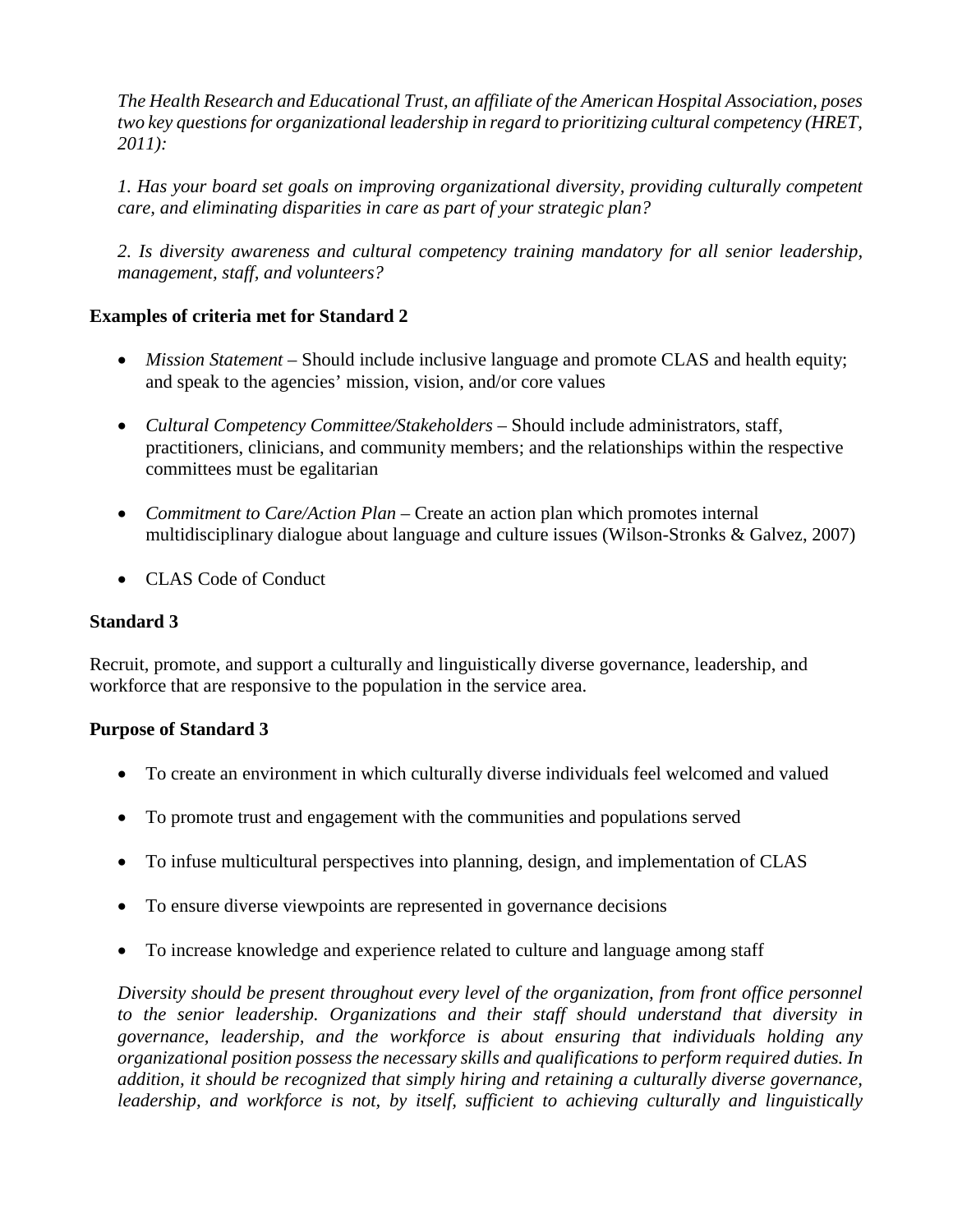*appropriate services; all members of the organization must be appropriately trained and versed in basic cultural competency skills (Rose, 2011; Whealin & Ruzek, 2008).*

#### **Examples of criteria met for Standard 3**

- Advertising job opportunities/job announcements in targeted preferred language and minority health professional associations' job boards, publications, and other media (e.g., social media networks, professional organizations' email Listservs, etc.), and post information in multiple languages.
- Develop relationships with local schools, colleges and universities, training programs, and faith-based organizations to expand recruitment base
- Cultural Brokerage
- Recruit at minority health fairs
- *Welcoming, inclusive therapeutic environment* Trauma Informed Care approach: muted paint colors, soft furniture, warm lighting, neutral scents, etc.; inclusive and culturally-responsive media (posters, brochures, paperwork, gender-inclusive bathrooms, etc.)

#### **Standard 4**

Educate and train governance, leadership, and workforce in culturally and linguistically appropriate policies and practices on an ongoing basis.

#### **Purpose of Standard 4**

- To prepare and support a workforce that demonstrates the attitudes, knowledge, and skills necessary to work effectively with diverse populations
- To increase the capacity of staff to provide services that are culturally and linguistically appropriate
- To assess the progress of staff in developing cultural, linguistic, and health literacy competency
- To foster an individual's right to respect and nondiscrimination by developing and implementing education and training programs that address the impact of culture on health and health care

*Education and training should be based on sound educational principles (e.g., adult learning), including pre- and post-training assessments, and be conducted by appropriately qualified individuals. For training, a knowledge-based, skill-based, or attitude-based approach should be adopted, based upon the needs and weaknesses of the organization, with the goal of ensuring the success of the training (Rose, 2011).*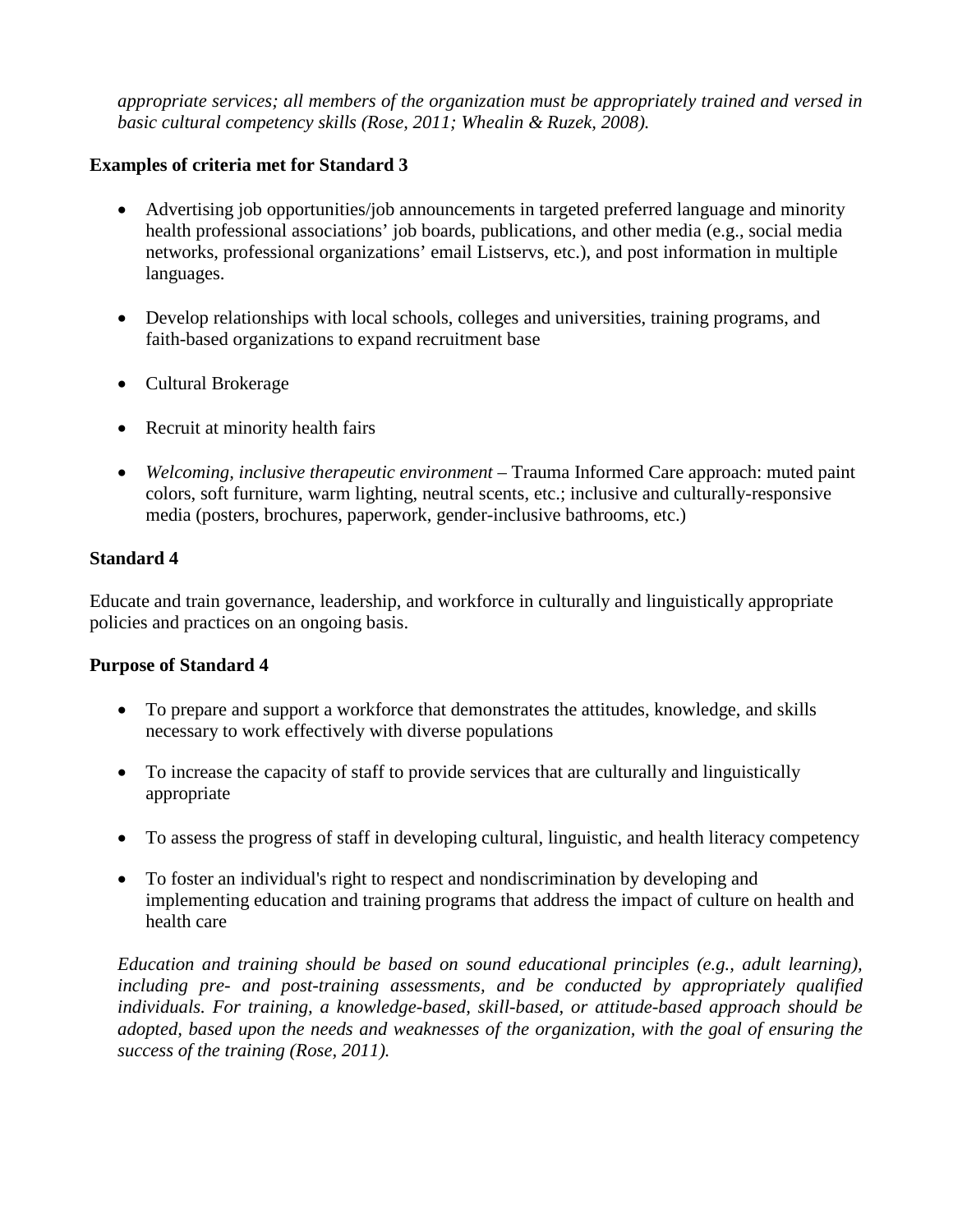### **Examples of criteria met for Standard 4**

- Incorporate cultural competency and CLAS into staff evaluations (QSource, 2005).
- Inclusive Employee Policy and Procedure
- Provide opportunities for CLAS training that include regular in-services, brown-bag lunch series, orientation materials for new staff, and annual update meetings (QSource, 2005).
- *Mandatory Trainings for ALL staff and administrators* Provide ongoing in-service training on ways to meet the unique needs of the population, including regular in-services on how and when to access language services for individuals with limited English proficiency (Wilson-Stronks & Galvez, 2007).

#### **Communication and Language Assistance (Enhanced CLAS Standards 5-8)**

#### **Standard 5**

Offer language assistance to individuals who have limited English proficiency and/or other communication needs, at no cost to them, to facilitate timely access to all health care and services.

## **Purpose of Standard 5**

- To ensure that individuals with limited English proficiency and/or other communication needs have equitable access to health services
- To help individuals understand their care and service options and participate in decisions regarding their health and health care
- To increase individuals' satisfaction and adherence to care and services
- To improve patient safety and reduce medical error related to miscommunication
- To help organizations comply with requirements such as Title VI of the Civil Rights Act of 1964; the Americans with Disabilities Act of 1990; and other relevant federal, state, and local requirements to which they may need to adhere

*Language assistance services are mechanisms used to facilitate communication with individuals who do not speak English, those who have limited English proficiency, and those who are deaf or hard of hearing. As noted in The Joint* Advancing Effective Communication, Cultural Competence, and Patient- and Family-Centered Care: A Roadmap for Hospitals, *these services can include in-person interpreters, bilingual staff, or remote interpreting, as well the translation of written materials or signage, sign language, or braille materials (The Joint Commission, 2010).* 

*Language assistance services facilitate the effective and accurate exchange of information between an individual with language and communication needs and his/her provider. By facilitating conversations regarding prevention, symptoms, diagnosis, treatment, and other issues, language assistance improves the quality of services and patient safety.*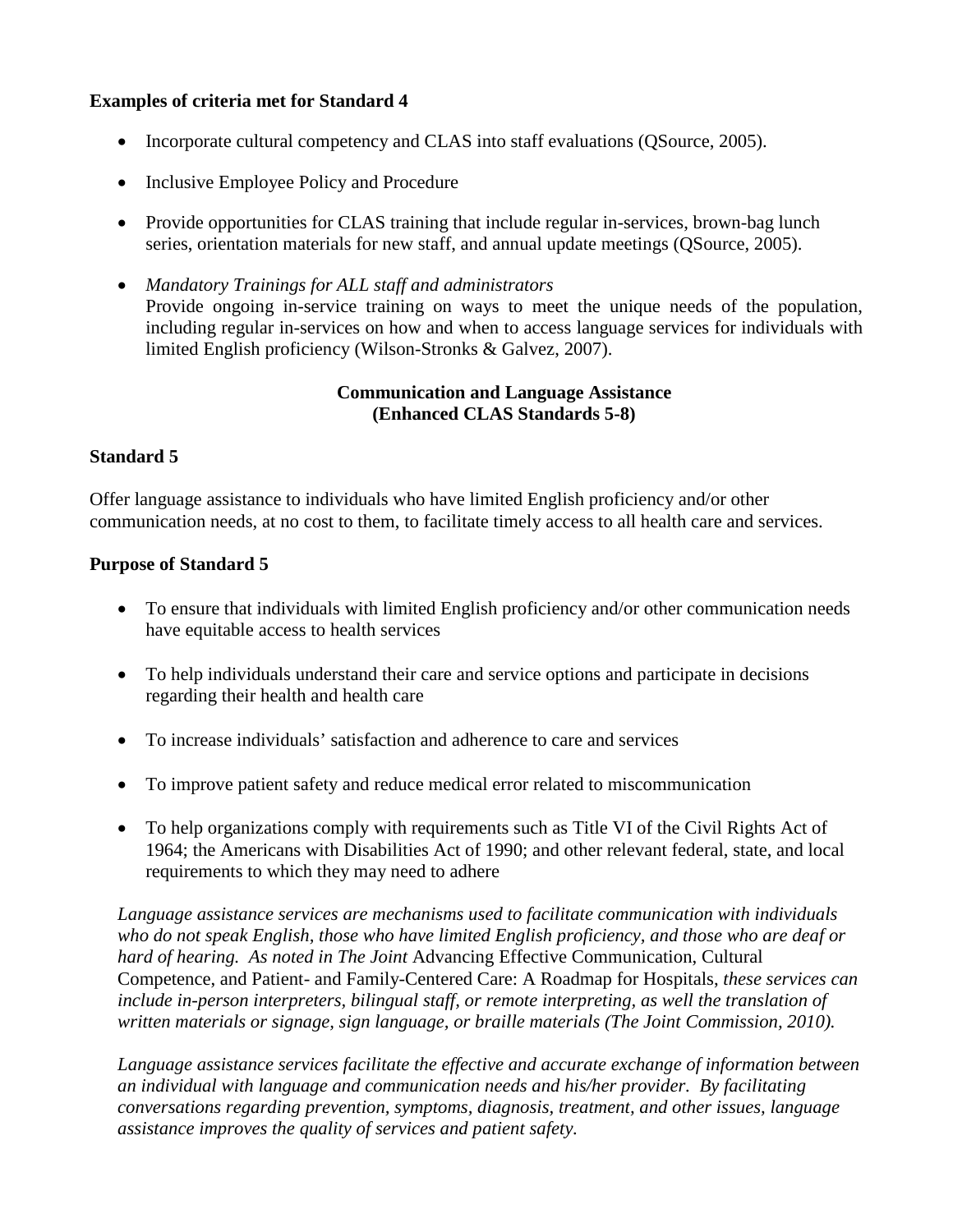#### **Examples of criteria met for Standard 5**

- *Language Lines/Certified Interpreters/Bilingual Staff* : Establish contracts with interpreter services for in-person, over-the-phone, and video remote interpreting (HHS OMH, 2005).
- Use cultural brokers when an individual's cultural beliefs impact care communication (Wilson-Stronks & Galvez, 2007).
- Collaboration with other organizations demonstrating the ability to provide comprehensive services in consumer's preferred language (Plan B)
- *Process for identifying individuals who speak a preferred language*: Develop processes for identifying the language(s) an individual speaks (e.g., language identification flash cards or "I speak" cards) and for adding this information to that person's health record (QSource, 2005).

#### **Standard 6**

Inform all individuals of the availability of language assistance services clearly and in their preferred language, verbally and in writing.

#### **Purpose of Standard 6**

- To inform individuals with limited English proficiency, in their preferred language, that language services are readily available at no cost to them
- To facilitate access to language services
- To help organizations comply with requirements such as Title VI of the Civil Rights Act of 1964; the Americans with Disabilities Act of 1990; and other relevant federal, state, and local requirements to which they may need to adhere

*The provision of language assistance services is critical to ensuring quality, safety, satisfaction, and improved outcomes and informing individuals that such services are available helps ensure their use. Organizations should take the appropriate steps to notify individuals of the availability of language assistance services and that they are available free of cost. Individuals in need of communication and language assistance may not know such services are available to them upon request. Commonly reported barriers to services among individuals who are limited English proficient include the lack of availability of language services or the lack of awareness that such services exist (Barr & Wanat, 2005; Flores, 2006).*

- Signage in threshold languages/ Information is Publicly Accessible/Plain Sight
- Easy-to-read/Comprehend (sixth-grade literacy level)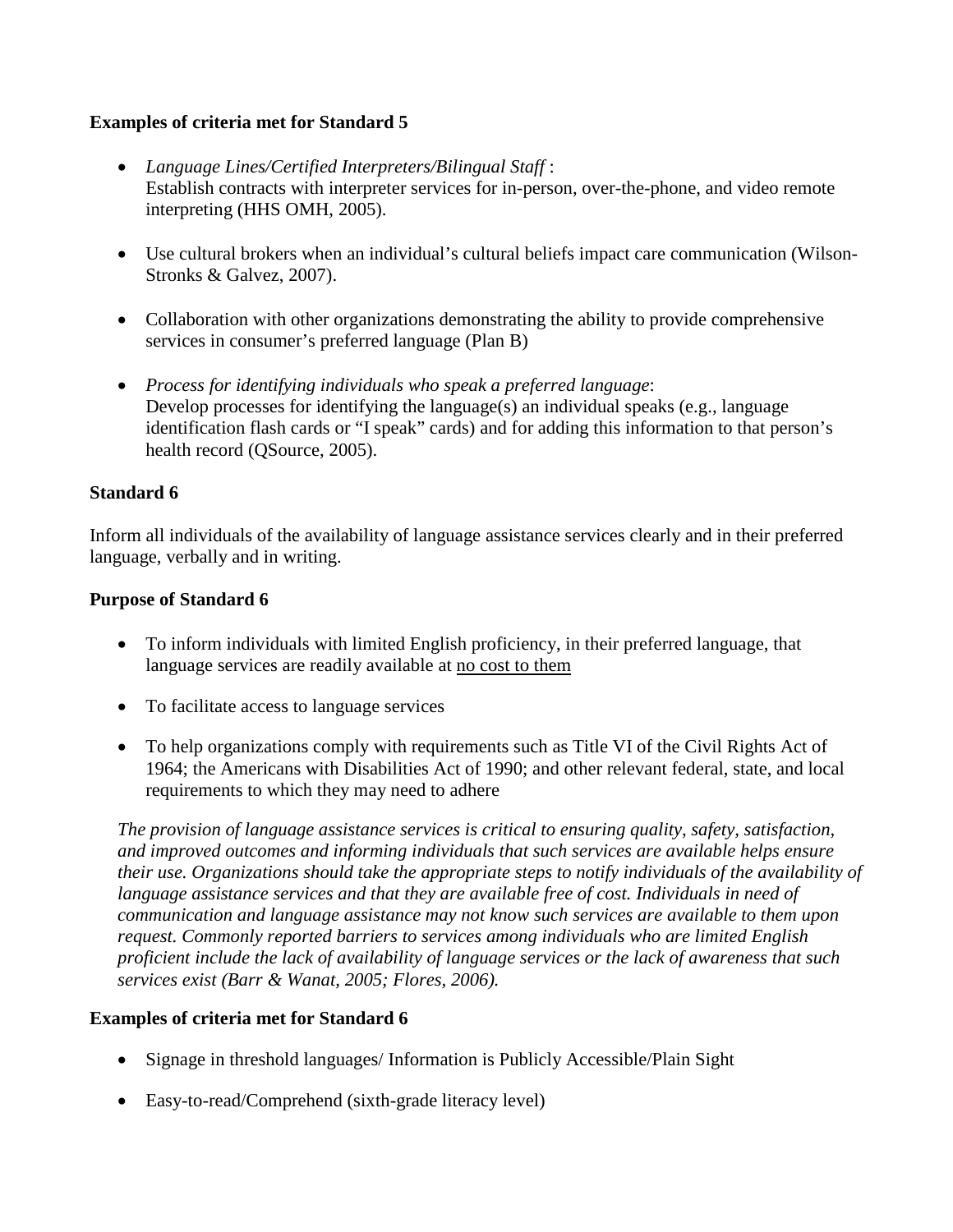- *"Cultural Mediator"* act as a liaison between the culture of the organization and the culture of the individual.
- *Community Outreach* providing notification throughout the community is also important for reaching those who may be unaware of the organization or what services the organization may provide.
- *Initial Point of Contact* it is recommended that organizations standardize procedures for staff members who serve as the initial point of contact for individuals, whether that is by telephone or in person. It may be appropriate to provide staff with a script to ensure that they inform individuals of the availability of language assistance and to inquire whether they will need to utilize any of the available services. Multilingual phone trees and voice mail should also be used to inform individuals of the available language assistance services and how to access them (HHS OCR, 2003; HHS OMH, 2005).
- "I speak" cards
- Website advertising language assistance services

## **Standard 7**

Ensure the competence of individuals providing language assistance, recognizing that the use of untrained individuals and/or minors as interpreters should be avoided.

## **Purpose of Standard 7**

- To provide accurate and effective communication between individuals and providers
- To reduce misunderstanding, dissatisfaction, omission of vital information, misdiagnoses, inappropriate treatment, and patient safety issues due to reliance on staff or individuals that lack interpreter training
- To empower individuals to negotiate and advocate, on their own behalf, for important services via effective and accurate communication with health care staff
- To help organizations comply with requirements such as Title VI of the Civil Rights Act of 1964; the Americans with Disabilities Act of 1990; and other relevant federal, state, and local requirements to which they may need to adhere

*Before one can be considered qualified to interpret, translate, or provide other communication assistance, he/she must be assessed to determine his/her competence. Language ability alone does not qualify an individual to provide language assistance. Leading organizations in the field of language assistance, as reported by the National Health Law Program (2010), have identified the requisite skills and qualifications of interpreters as follows:*

- Active Listening Skills
- Message conversion skills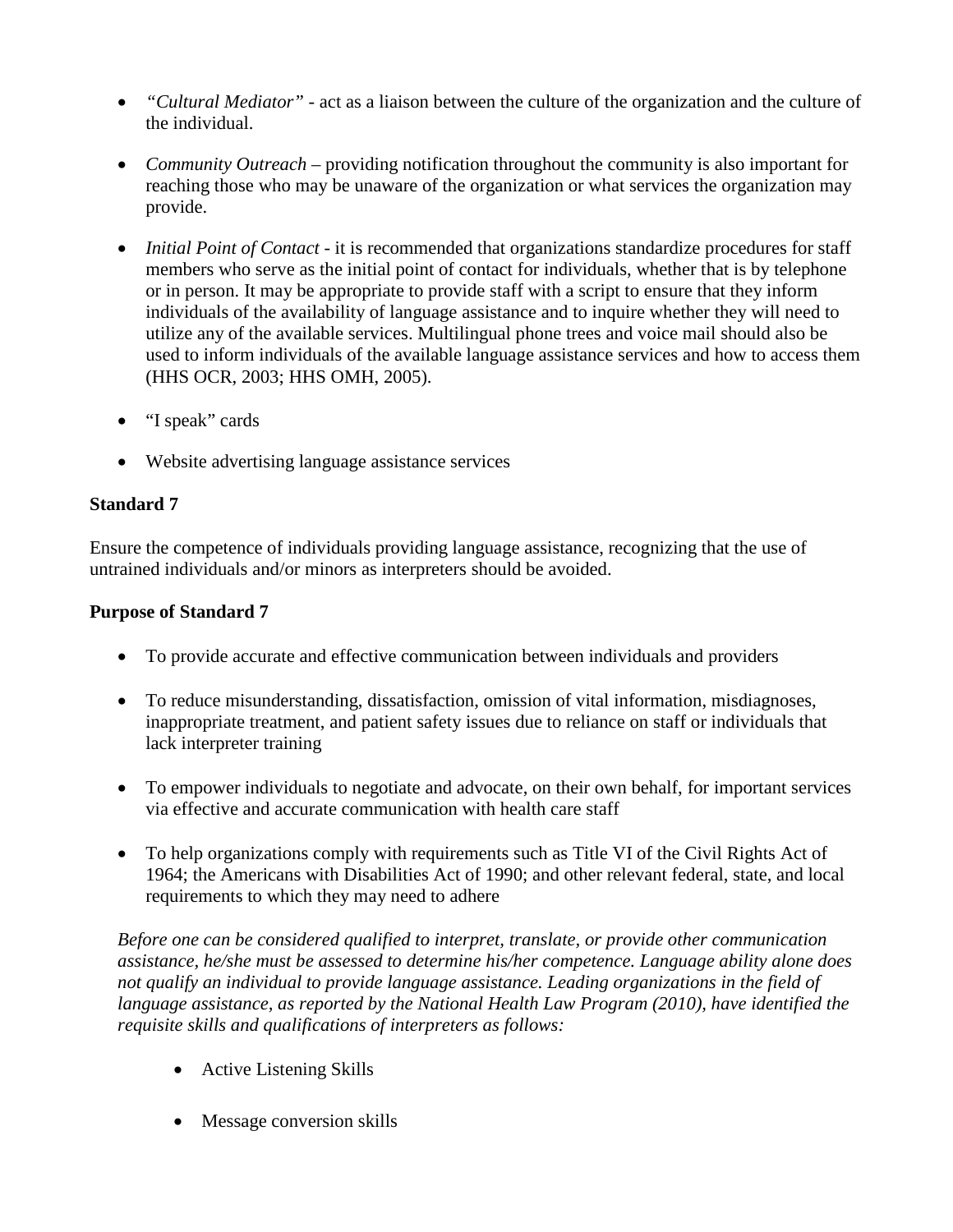- Clear and understandable speech delivery
- Familiarity with regionalisms and slang in both languages
- Ability to identify differences in meaning due to dialects or regionalisms to ensure effective and accurate message conversion
- Ability to communicate in all registers and at varying levels of formality
- Understanding of colloquialisms and idiomatic expressions in all working languages
- Working knowledge of anatomy and physiology
- Extensive knowledge of the vocabulary and terminology related to diagnosis, prevention, treatment, and management of illness and disease
- Understanding of key concepts in health care, such as confidentiality, informed consent, and patients' rights
- Command of the vocabulary related to the provision of health care in both languages

A similar list of requisite skills and qualifications has also been compiled by the National Health Law Program (2010) for translators and is as follows:

- Intimate knowledge of their own native language
- Ability to write in the idiomatic and natural patterns of their native language
- Knowledge of the variety of fields in the health care system and of medical terminology; a basic knowledge of diseases, procedures, and medications; and knowledge of how the health care system, as a whole, functions
- Knowledge of their professional limits especially, before agreeing to translate a document, being confident that they are qualified to translate it and can make an accurate assessment of the time it will take to complete the translation
- Good research skills and access to appropriate reference materials
- Expertise in various forms of written communication, from handwritten notes to digital
- Ability to translate medicolegal documents, such as informed consent forms and provisions of the Health Insurance Portability and Accountability Act
- Regular reading of professional literature in health care fields to maintain currency of information
- Continuous honing of translation skills through professional development training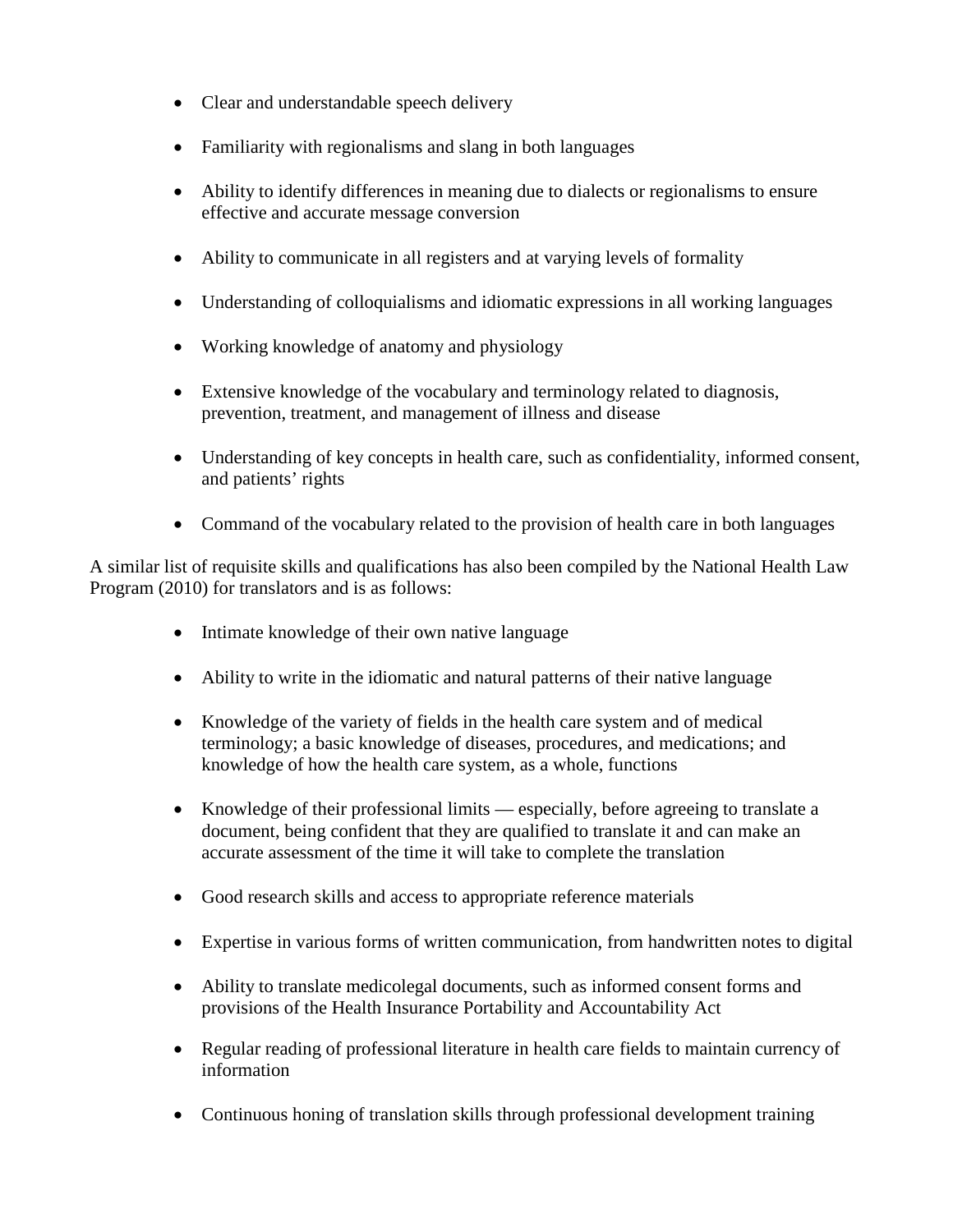#### **Examples of criteria met for Standard 7**

- Certification of Interpreters Research Resources
- Provide Multi-Faceted Model of Language Assistance
- Train Bilingual Staff/Provide Differential Pay
- Assess providers' ability to provide specific services
- Procedure for identifying individuals who speak a preferred language

#### **Standard 8**

Provide easy-to-understand print and multimedia materials and signage in the languages commonly used by the populations in the service area.

#### **Purpose of Standard 8**

- To ensure that readers of other languages and individuals with various health literacy levels are able to access care and services
- To provide access to health-related information and facilitate comprehension of, and adherence to, instructions and health plan requirements
- To enable all individuals to make informed decisions regarding their health and their care and services options
- To offer an effective way to communicate with large numbers of people and supplement information provided orally by staff members
- To help organizations comply with requirements such as Title VI of the Civil Rights Act of 1964; the Americans with Disabilities Act of 1990; and other relevant federal, state, and local requirements to which they may need to adhere

- Issue plain language guidance and create documents that demonstrate best practices in clear communication and information design (HHS ODPHP, 2010).
- Develop materials in alternative formats for individuals with communication needs, including those with sensory, developmental, and/or cognitive impairments as noted in Advancing Effective Communication, Cultural Competence, and Patient- and Family-Centered Care: A Roadmap for Hospitals (The Joint Commission, 2010).
- Formalize processes for translating materials into languages other than English and for evaluating the quality of these translations (Wilson-Stronks & Galvez, 2007).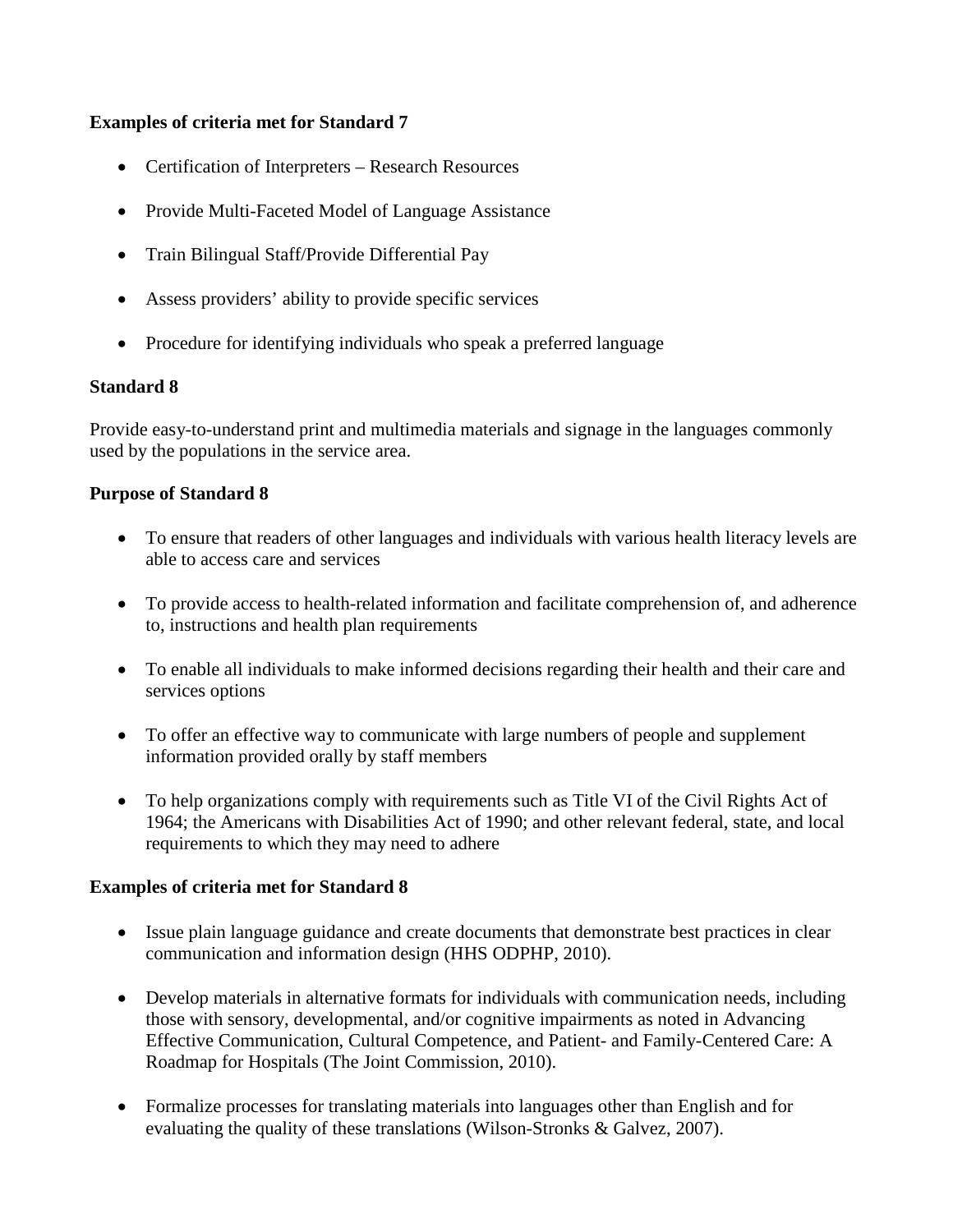- Written Materials/Location of materials
- Complaint/Grievance Policies/Clients' Rights Notifications

It is also important to translate materials that are essential to individual's accessing and making educated decisions about health care, including materials on the internet. Examples of releveant material include:

- *Administrative and legal documents* materials requiring informed consent, obligation, or acknowledgement of certain legal or financial rights and responsibilities; waiver of rights; living wills and advance directives; emergency room release and discharge forms; marketing materials; documents establishing and maintaining eligibility for services; explanations of benefit coverage packages; evidence of coverage cards; and notices of noncoverage
- *Clinical information* prevention and treatment instructions, including how to prevent transmission of a communicable disease; what to do before, during, and after a procedure or treatment (e.g., surgery, chemotherapy); how to take medicine; and how to perform routing self-care or self-monitoring
- *Education, health prevention and promotion, and outreach materials brochures, fact* sheets, pamphlets, promotional flyers and posters, health advisories, and other materials that support treatment programs (e.g., for chronic disease or mental health) and prevention activities (e.g., cancer or high blood pressure screenings)

#### **Engagement, Continuous Improvement, and Accountability (Enhanced CLAS Standards 9-15)**

#### **Standard 9**

Establish culturally and linguistically appropriate goals, policies, and management accountability, and infuse them throughout the organization's planning and operations.

#### **Purpose of Standard 9**

- To make CLAS central to the organization's service, administrative, and supportive functions
- To integrate CLAS throughout the organization (including the mission) and highlight its importance through specific goals
- To link CLAS to other organizational activities, including policy, procedures, and decisionmaking related to outcomes accountability

*Culturally and linguistically appropriate services should be embedded throughout all levels of the organization—from the top down and from the bottom up. The entire health or health care organization affects quality of services and health outcomes of individuals; therefore, the entire*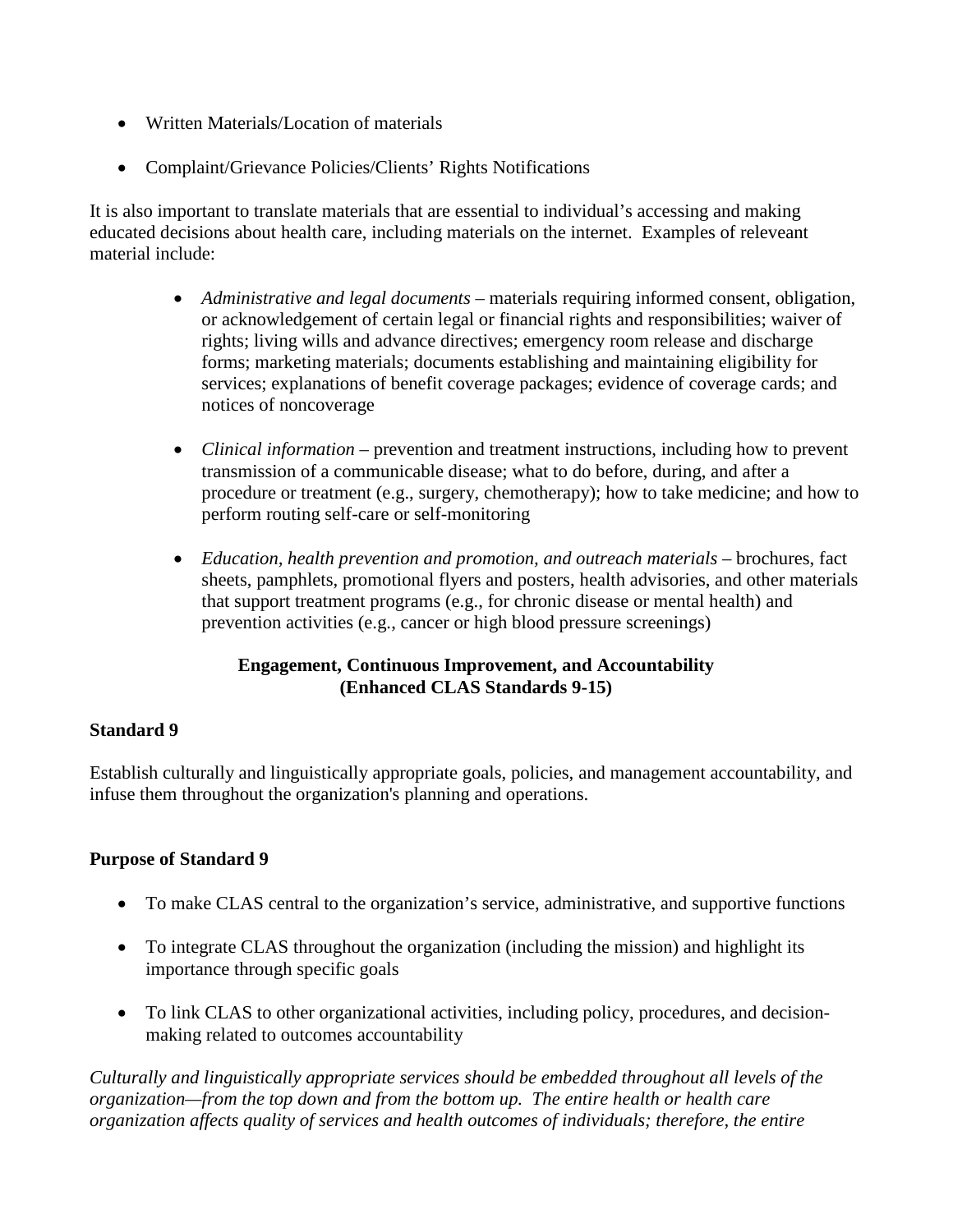*organization should fully integrate CLAS- and health equity-related concepts and ideals. Different departments, policies, and roles should coordinate with and complement each other to this end.*

### **Examples of criteria met for Standard 9**

- Demonstration of Allocation of Resources
- Welcoming Process (Aspects of TIC)
- Satisfaction Client Surveys
- Annual/Semi-Annual Review
- Collaboration with other organizations
- Conflict/Grievance Resolution Process
- LGBTQ-inclusive Sexual Harassment Policy

## **Standard 10**

Conduct ongoing assessments of the organization's CLAS-related activities and integrate CLAS-related measures into measurement and continuous quality improvement activities.

### **Purpose of Standard 10**

- To assess performance and monitor progress in implementing the National CLAS Standards
- To obtain information about the organization and the people it serves, which can be used to tailor and improve services
- To assess the value of CLAS-related activities relative to the fulfillment of governance, leadership, and workforce responsibilities

# **Examples of criteria met for Standard 10**

- Incorporate CLAS in Quality Assurance Policy
- Cultural Audit
- Review Results of Internal Staff and Client Evaluations/Organizational Checklists
- Allocation of resources

*A cultural audit is an assessment strategy to examine, among other factors, an organization's values, symbols, and routines and identify problems that affect the organization's ability to provide services (Rice, 2005, 2008).*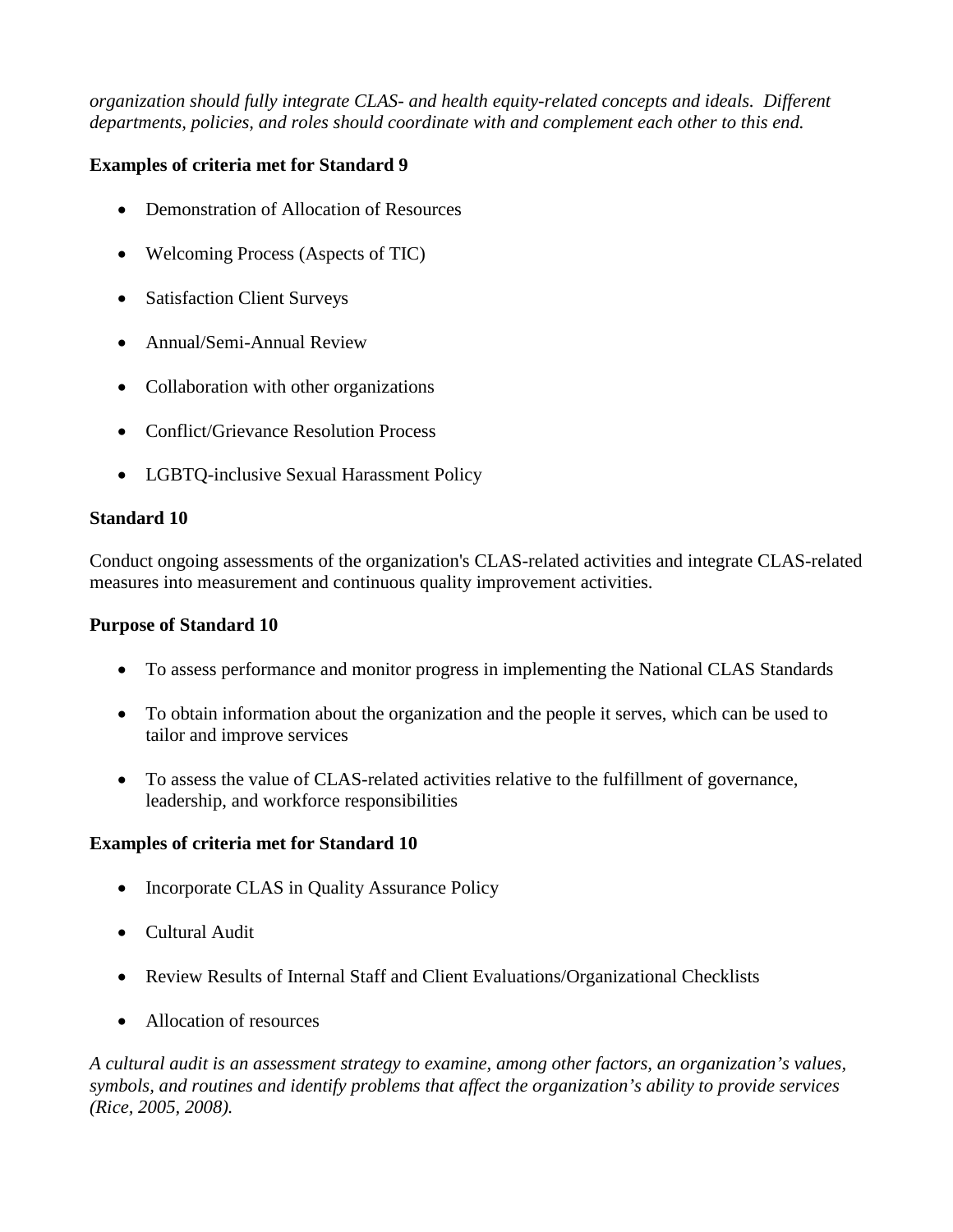CLAS-related measures in performance improvement and outcomes assessments include but are not limited to:

- *Accessibility of interpreter services*
- *Effectiveness of cultural and linguistic competency training for providers and nonclinical staff*
- *Differences in the use of services among diverse populations*

### **Standard 11**

Collect and maintain accurate and reliable demographic data to monitor and evaluate the impact of CLAS on health equity and outcomes and to inform service delivery.

## **Purpose of Standard 11**

- To accurately identify population groups within a service area
- To monitor individual needs, access, utilization, quality of care, and outcome patterns
- To ensure equal allocation of organizational resources
- To improve service planning to enhance access and coordination of care
- To assess and improve to what extent health care services are provided equitably

*The availability of demographic data, particularly race and ethnicity, is the first step in being able to demonstrate the effectiveness of CLAS in the delivery of quality, equitable care and, ultimately, in reducing disparities (Hasnain-Wynia & Baker, 2006; Nerenz, 2005; HHS, 2011b).*

- Cal OMS
- Surveys/Intake Forms/Evaluations
- Contact Person for Monitoring and Assessing
- Use assessment tools to measure Strengths/ "Opportunities for Improvement"/Adjustments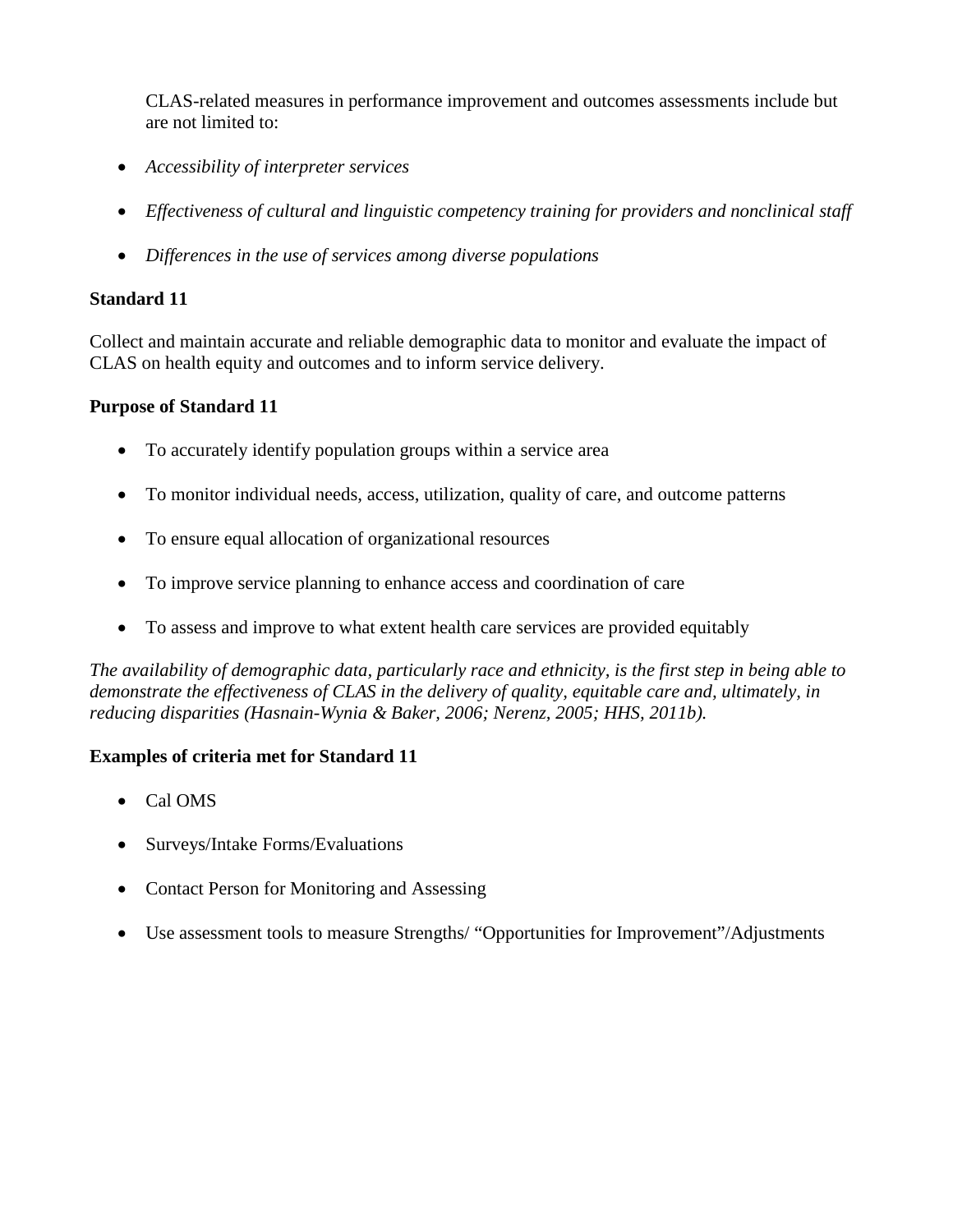### **Standard 12**

Conduct regular assessments of community health assets and needs and use the results to plan and implement services that respond to the cultural and linguistic diversity of populations in the service area.

### **Purpose of Standard 12**

- To determine the service assets and needs of the populations in the service areas (needs assessment)
- To identify all of the services available and not available to the populations in the service areas (resource inventory and gaps analysis)
- To determine what services to provide and how to implement them, based on the results of the community assessment
- To ensure that health and health care organizations obtain demographic, cultural, linguistic, and epidemiological baseline data (quantitative and qualitative) and update the data regularly to better understand the populations in their service areas

*Conducting a community needs assessment should be just the first step in a comprehensive effort to engage local communities in organizational planning and operations (see Standard 13). Data and information collected from regular community assessments can be used to develop a comprehensive profile of the populations in the service area, which could have significant demographic and epidemiological value. Such a profile would help organizations, providers, and policymakers develop appropriate services and evaluate access to and utilization of those services over time. In addition, data from this profile could be used to generate more specific profiles (e.g., linguistic or geographic profiles) that could be used to inform targeted service development and service delivery plans.*

#### **Examples of criteria met for Standard 12**

- Update Referral Information/Community Resources
- Collect data from multiple community sources
- Needs Assessment/Focus Groups
- Gaps Analysis

#### **Standard 13**

Partner with the community to design, implement, and evaluate policies, practices, and services to ensure cultural and linguistic appropriateness.

#### **Purpose of Standard 13**

• To provide responsive and appropriate service delivery to a community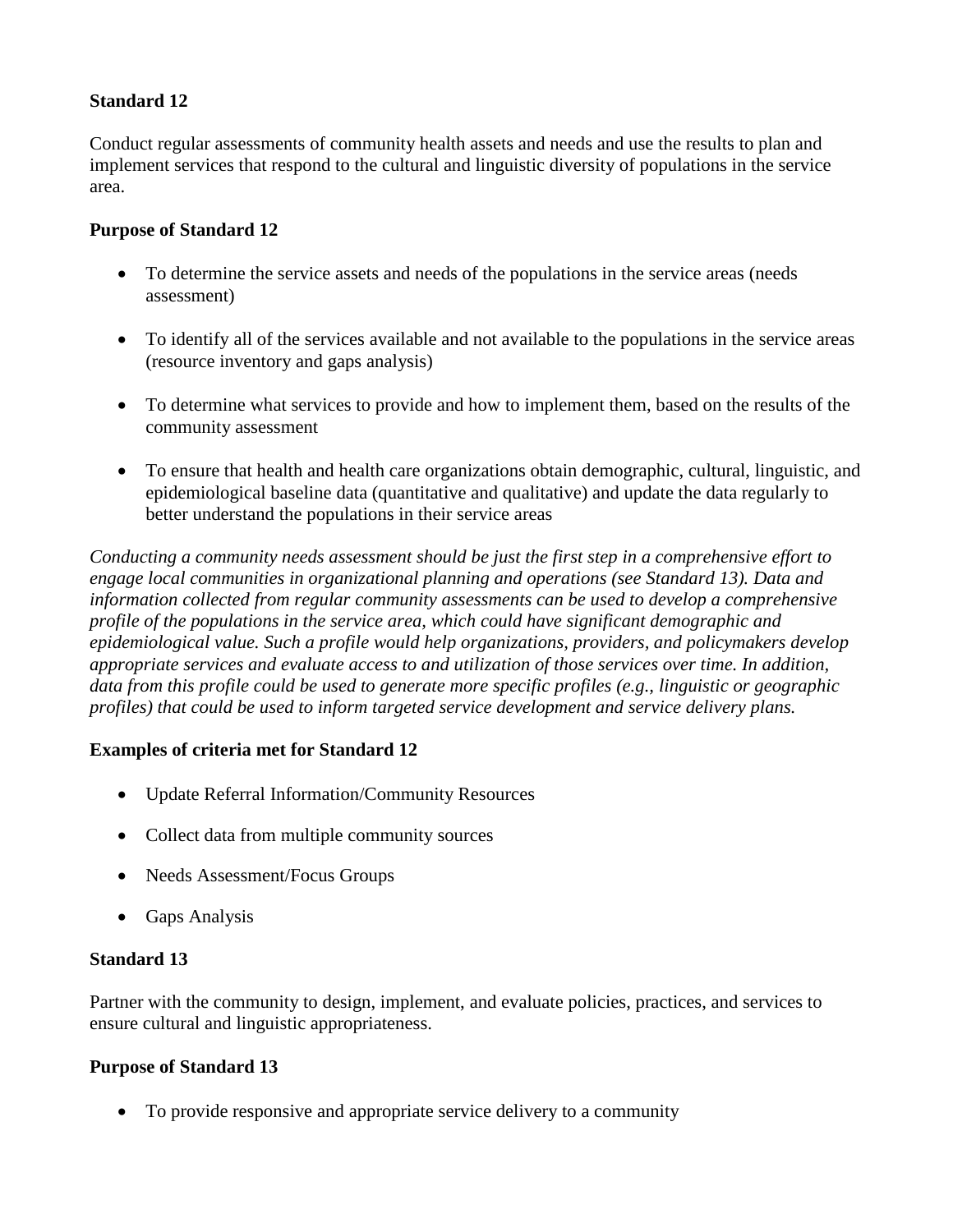- To ensure that services are informed and guided by community interests, expertise, and needs
- To increase use of services by engaging individuals and groups in the community in the design and improvement of services to meet their needs and desires
- To create an organizational culture that leads to more responsive, efficient, and effective services and accountability to the community
- To empower members of the community in becoming active participants in the health and health care process

*Community partnerships are an essential component in the provision of cultural and linguistic competency. Only through meaningful community partnerships can an organization truly understand the individual needs of the diverse population it serves, appropriately allocate resources, and develop an accountable system that provides equitable culturally and linguistically appropriate care and services (Douglas et al., 2009; Wu & Martinez, 2006).*

*In addition, community engagement has been found to be strongly correlated with higher patientreported quality of care and trust (Wynia et al., 2010).*

## **Examples of criteria met for Standard 13**

- Monthly Provider Meetings
- PSA/Radio Access/Community Outreach
- Working with Various Organizations
- Focus Groups
- Cultural Brokers

# **Standard 14**

Create conflict and grievance resolution processes that are culturally and linguistically appropriate to identify, prevent, and resolve conflicts or complaints.

#### **Purpose of Standard 14**

- To facilitate open and transparent two-way communication and feedback mechanisms between individuals and organizations
- To anticipate, identify, and respond to cross-cultural needs
- To meet federal and/or state level regulations that address topics such as grievance procedures, the use of ombudspersons, and discrimination policies and procedures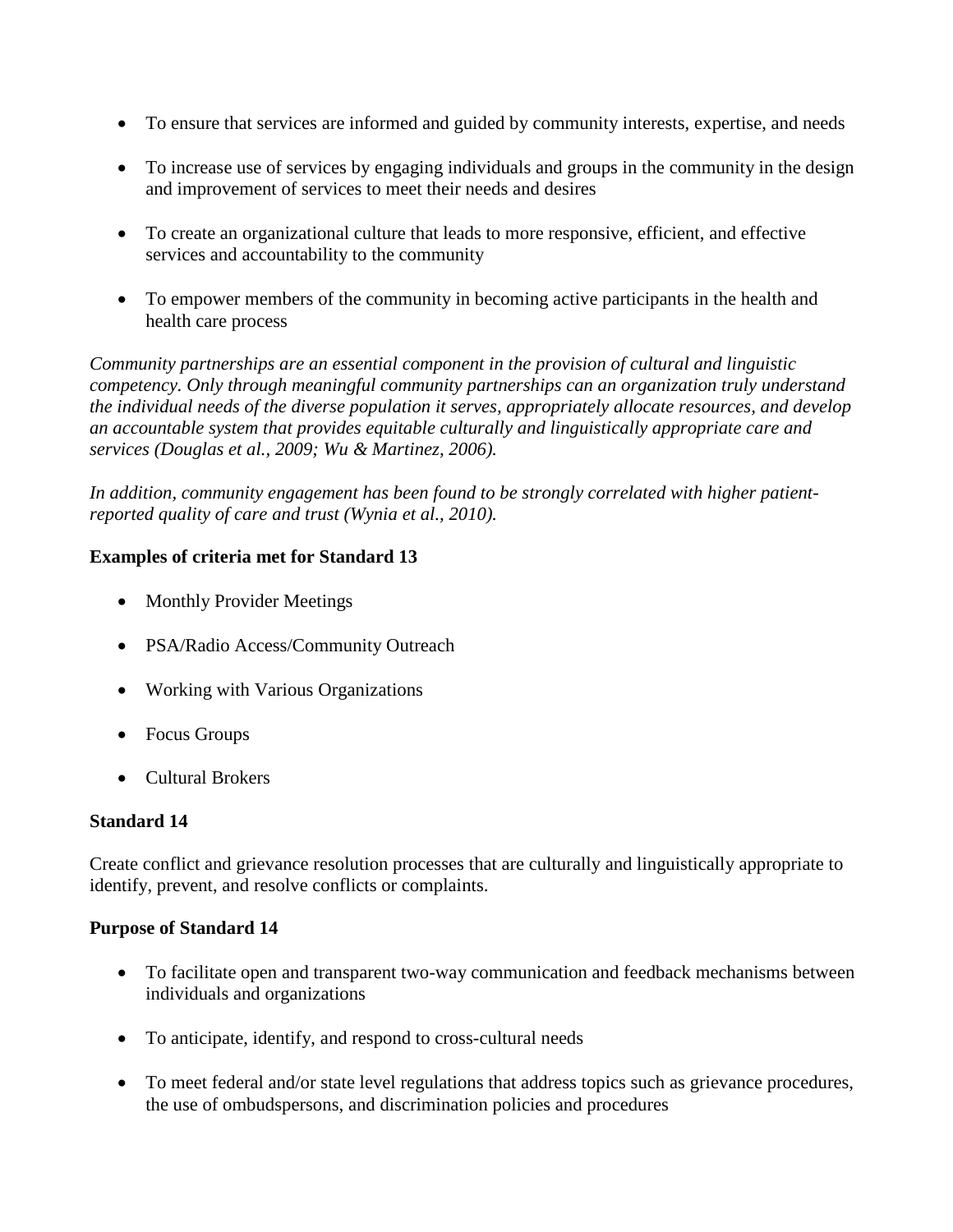*Individuals from diverse backgrounds may encounter situations in which their needs and preferences are not accommodated or respected by the organization or its staff. These situations may range from differences related to informed consent and advance directives, to difficulty in accessing services or denial of services, to discriminatory treatment (HHS OMH, 2001).* 

*While personal preferences for care should be accommodated as much as possible and equitable nondiscriminatory treatment should be guaranteed, it is inevitable that individuals will have conflicts and grievances. To address this, organizations should ensure that all staff members are trained to recognize and prevent these potential conflicts and must develop a method through which individuals can provide feedback. All individuals must then be informed about, and have access to, these feedback procedures that cover all aspects of their interaction with the organization (HHS OMH, 2001).* 

*Organizations should anticipate and be responsive to the differences that arise between individuals and the organization and its staff. This responsiveness may be achieved by integrating principles of cultural sensitivity into existing feedback procedures, as well as into policies, programs, and committees charged with responsibility for patient relations and legal or ethical issues. When existing structures are inadequate, new approaches may need to be developed.*

## **Examples of criteria met for Standard 14**

- CLAS-Infused Complaint and Grievance Policies
- Language Assistance
- Cross-cultural Communication Training
- LGBTQ-inclusive Sexual Harassment Policy

# **Standard 15**

Communicate the organization's progress in implementing and sustaining CLAS to all stakeholders, constituents, and the general public.

# **Purpose of Standard 15**

- To convey information to intended audiences about efforts and accomplishments in meeting the National CLAS Standards
- To learn from other organizations about new ideas and successful approaches to implementing the National CLAS Standards
- To build and sustain communication on CLAS priorities and foster trust between the community and the service setting
- To meet community benefits and other reporting requirements, including accountability for meeting health care objectives in addressing the needs of diverse individuals or groups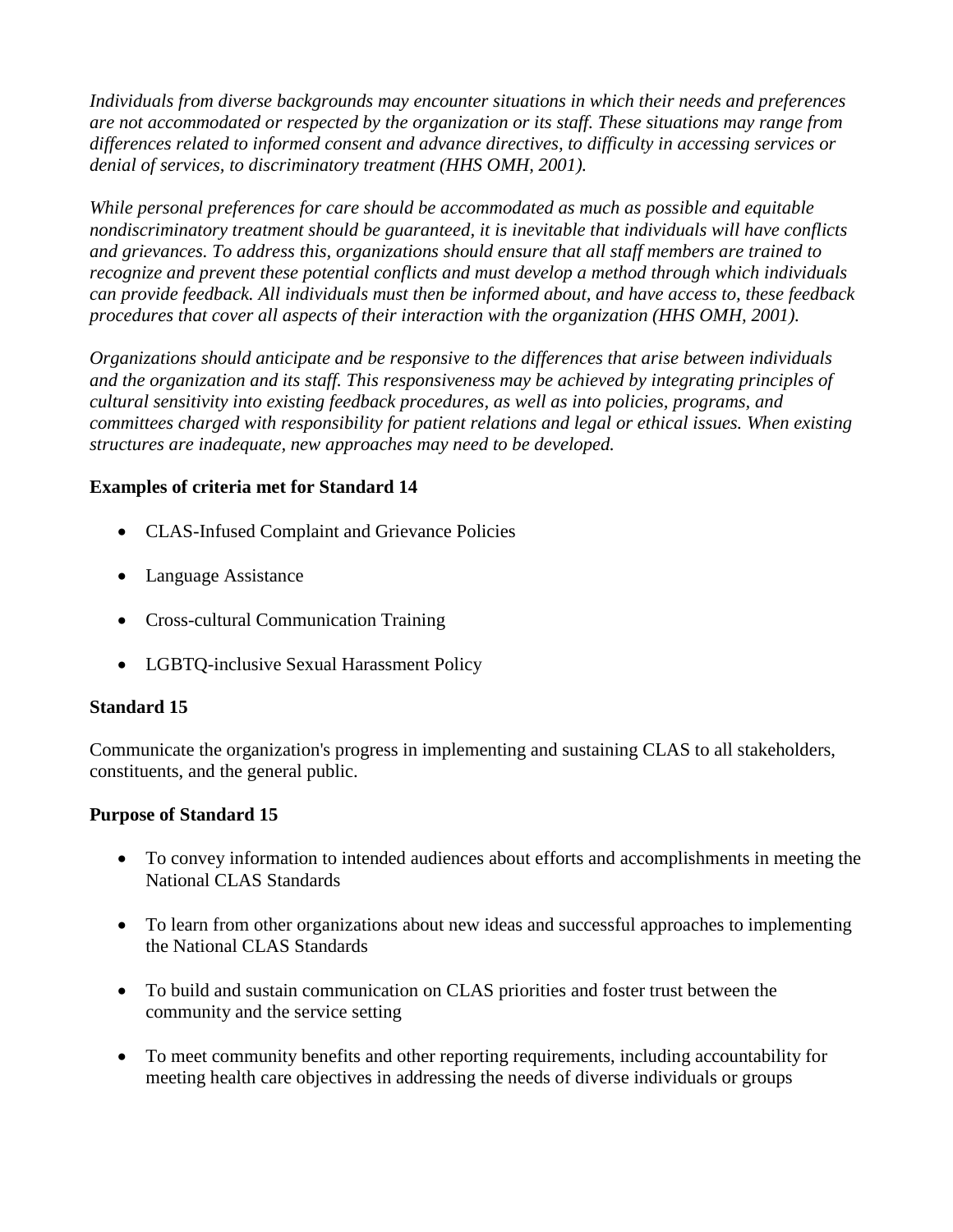*Organizations may exercise latitude in the information they make available and the means by which they report it to their stakeholders, constituents, and the general public. Examples of possible strategies are described in the following section. An organization that wishes to provide information can report one or more of the following: the results of organizational assessments (Standard 10), data collected and communities served (Standard 11), results of the assessments of the community health assets and needs (Standard 12), or the various partnerships that have been formed with other organizations from the community (Standard 13).*

*Being accountable to the public supports the continuous quality improvement process by documenting publicly the organization's ability to provide quality care and services in a culturally and linguistically appropriate manner. It also informs the organization and community of the areas needing improvement.* 

*Communication about CLAS may serve to actively engage the community in assessing an organization's serve, noting need for improvements, identifying programs that would match its needs, and charting related progress. Accountability is also important in situations in which an organization is using public funds to serve the community. Information provided to the public should be relevant, useful, and understandable to the community. An organization may also communicate CLAS implementation progress as part of its community benefits and other reporting or accountability requirements.*

- Annual Reports (Capacity Building)
- Strengths, Weaknesses, Opportunities (for Improvement/Adjustments), and Threats (to proposed changes)
- CLAS related Cost-Benefit Analysis
- Collaboration with other agencies
- Assessment results based on activities suggested from Standard 10, community data collected in accordance with Standard 12, and the number of complaints and their resolution as collected pursuant to Standard 14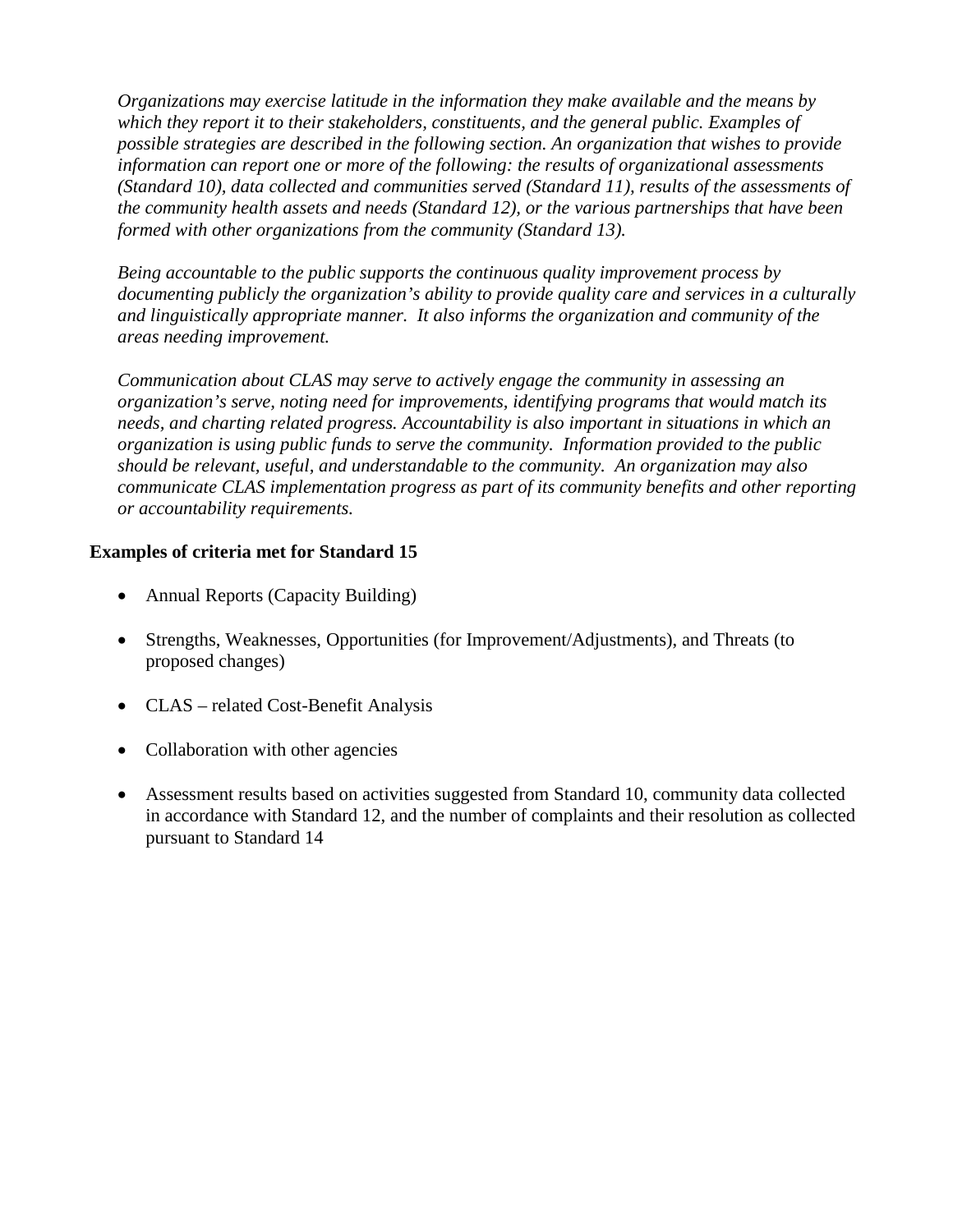### **Ideas to Consider Adding to the Checklist**

### **Additional Questions for Standards 2-4**

- 1. Is diversity training mandatory for senior leadership, management, staff, and volunteers?
- 2. Is diversity awareness and cultural competency training mandatory for all senior leadership, management, staff, and volunteers?
- 3. Are there strategies to recruit, retain, and promote at all levels of the organization a diverse leadership that reflects the demographic characteristics of the populations in the service area.
- 4. Would culturally diverse individuals feel welcomed and valued upon entering the agency?
- 5. Is the assessment protocol culturally-responsive and all-inclusive?
- 6. Is there tool to assess the progress of staff in developing cultural, linguistic, and health literacy competency
- 7. What are your scheduled brown bag session topics? When are they scheduled?

# **Additional Questions for Standards 5-8**

- 1. Has there been job announcements created and posted requesting an individual's expertise in the threshold languages and/or preferred languages of the populations served?
- 2. What are the threshold languages within your county?
- 3. Does the program provide certification opportunities for their bilingual staff?
- 4. Is differential pay offered?

# **Additional Questions for Standards 9-15**

- 1. Does the program collaborate with any local PSA affiliates?
- 2. Does the program have a connection with the local radio stations in the area?
- 3. Are the program's services publicized in the local media?
- 4. What is the program's community outreach protocol?

# Suggestions:

Overall, a great beginning! The "Purpose" for each group of standards located at the top of the page is very thorough, it speaks to increased transparency as the Enhanced CLAS Standards recommend. The criteria for Standards 5-8 is appropriate, while the criteria for Standards 8, 12, 13, 14 need more development (zero criteria for Standards 12, 13and 14; one criterion for Standard 3 and 8). To ensure that each standard is articulated throughout the checklist, I suggest placing the respective standard in parentheses next to the question on the form. Lastly, I recommend putting a "Target Date" column on the checklist.